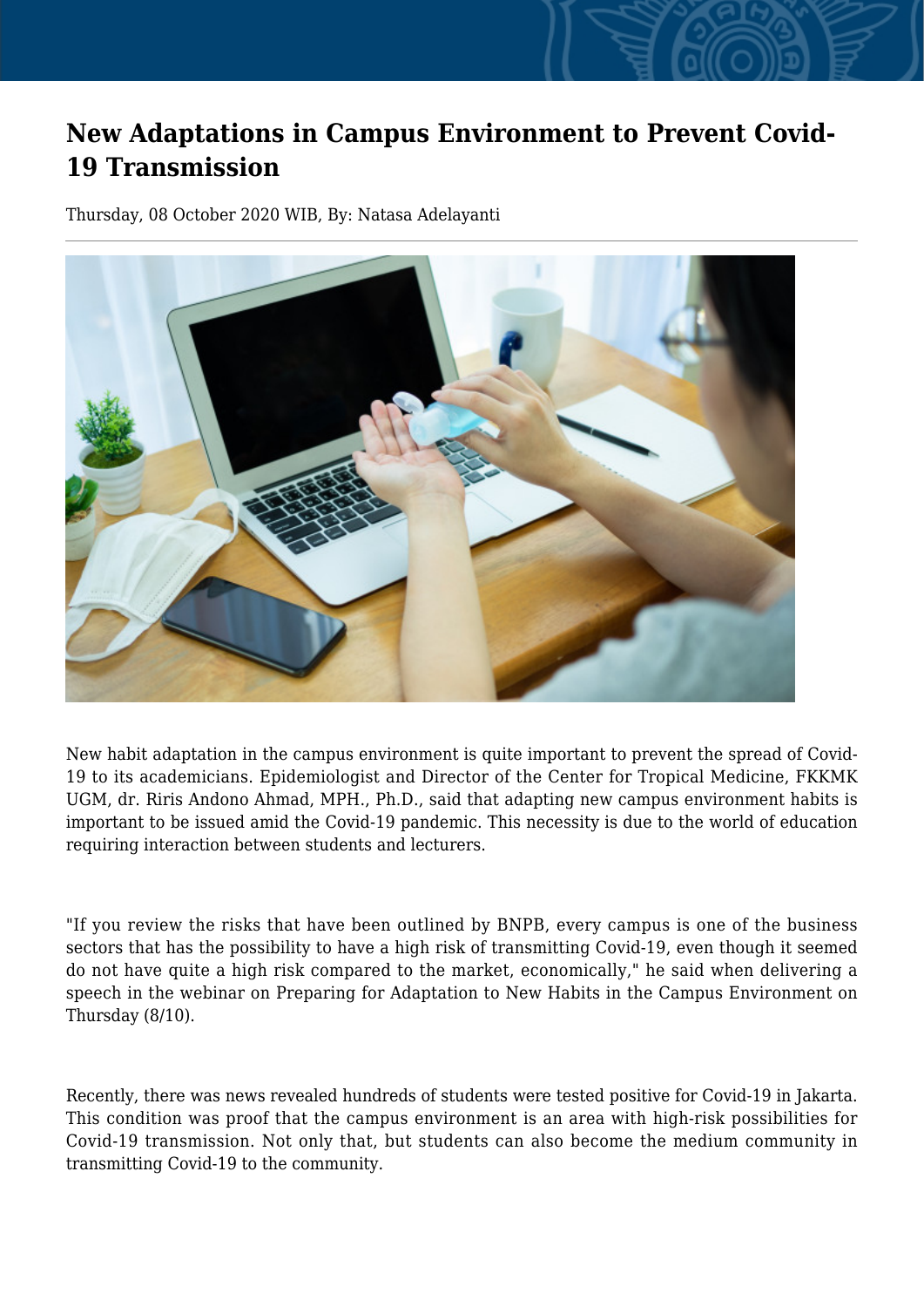Accordingly, it is hoped that this webinar can be a medium for Riris to provide an overview of what UGM has done to prevent and control Covid-19 in the campus environment. "Hopefully, we can share experiences and become a role through providing an overview of what universities can do so that they can contribute and attempt to control it instead of becoming a center of Covid-19 transmission," he explained.

Head of the UGM Covid-19 Task Force, Dr.dr. Rustamadji, M.Kes., conveyed that UGM composed various adjustments in implementing education during the adaptation period for new habits during a pandemic. The way UGM carried out learning activities is indeed still online. However, if the learning process should be face-to-face learning, health protocols must be implemented, and the meeting was only for no more than 30 minutes.

Discovering from SARS-CoV2 transmission, Rustamadji said that keeping a distance is an essential factor. Therefore, he also arranged the lecture hall by reducing the population up to 60 percent. Likewise, in practicum places, studios, and others, they still apply health protocols.

"As much as possible, please reduce offline activities and strengthen online learning, including practice learning, lab skills, and visits to hospitals. All of those should be replaced online if possible," Rustamadji explained.

Meanwhile, students of medical education, dentists, pharmacists, midwifery, nursing for the professional level were better to take a line that is not directly contacted to Covid-19 sufferers. Meanwhile, special education students who might contact Covid-19 patients are highly suggested to pay attention to environmental modifications and health protocols.

"Implementation of health protocols, PPE, and supporting facilities for students who might contact Covid-19," he explained.

Another step taken to prevent the transmission of Covid-19 on campus is to promote makers wearing and hand-washing in the campus environment. Moreover, always maintain the ethics of coughing and sneezing. Besides, please also reduce the number of individuals working hours in the office with a system of 14 days WfO and 14 days WfH and keeps the environment clean.

Meanwhile, to support learning, strengthening of health service facilities, strengthening tracking capabilities, and tracing and testing are carried out. Then the preparation of means of isolation and promotion of adaptation to new habits.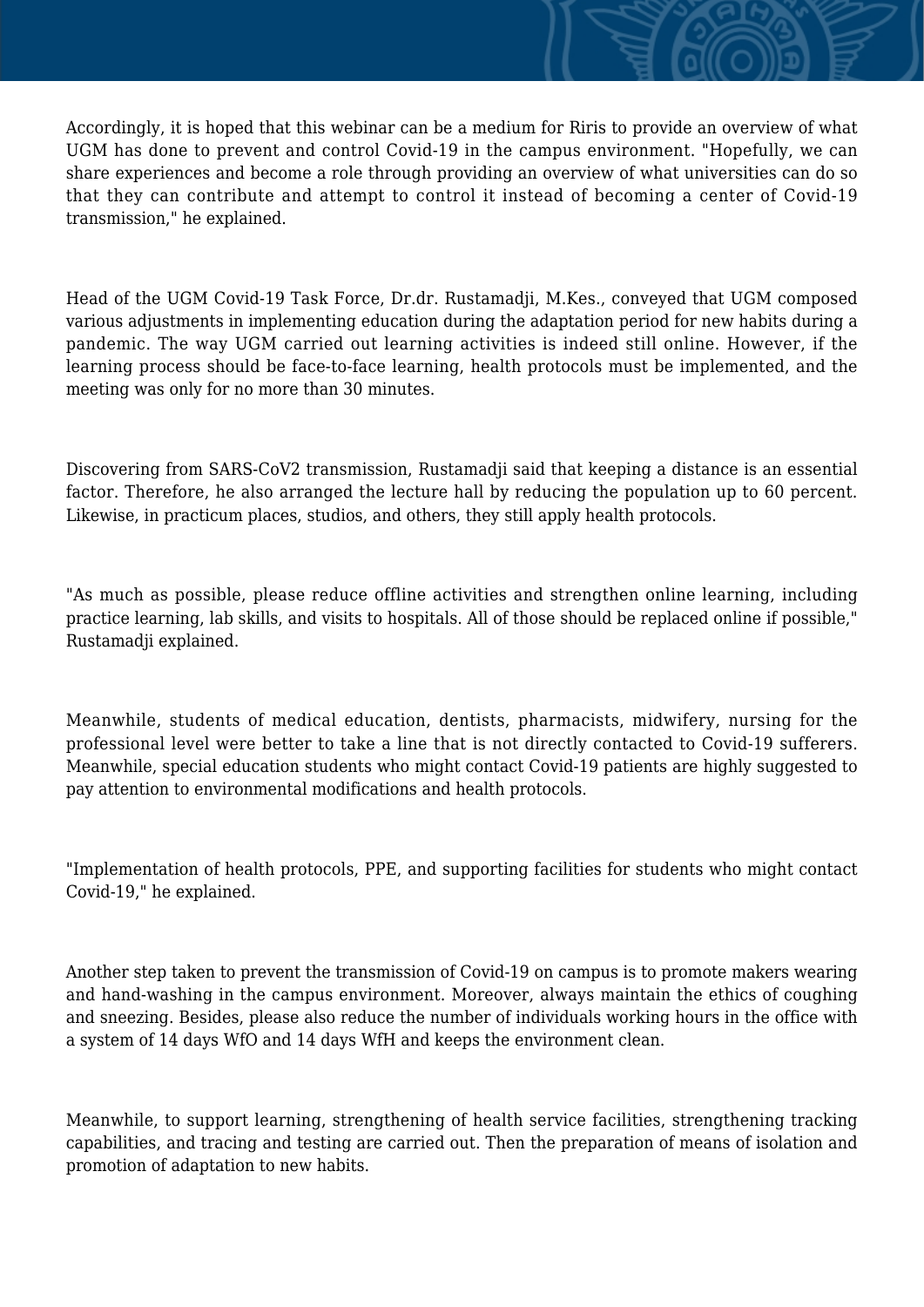dr. Citra Indriani, MPH., as the researcher at the Center for Tropical Medicine, FKKMK UGM, also said that direct meeting education activities' resumption would increase the risk of a new Covid-19 cluster as has happened in several Islamic boarding schools in Java as a new cluster of Covid-19 transmission through students.

"There are direct meeting education activities which have generated new clusters in both dormitories and boarding schools," she said.

Citra revealed that the boarding house is also a susceptible area to become a place for Covid-19 transmission. Several Covid-19 clusters, such as campuses and workplaces that were formerly initiated by transmission in boarding houses.

"If only one side implements the health protocol, for example, we carry out health protocols only in the office, while at the boarding house, we become ignorant to health protocols, then there must be an inevitable new cluster. Therefore, the wheels to implement the health protocol must be cooperatively implemented," she explained.

He said several factors support the dispatch of Covid-19 transmission in dormitories and Islamic boarding schools. One of them is not taking self-quarantine for 14 days. When people do not optimally implement one of these health protocols, it presumably could increase the risk of transmission through people who are still in the infectious period with those who are vulnerable to exposure with Covid-19. Besides, the implementation of face-to-face classes that are not supported by health protocols has also stimulated the transmission of Covid-19 moreover, if we carry out social activities in dormitories and boarding houses without complying with health protocols. Not only that, but not reporting any early symptoms also stimulates the transmission of the coronavirus between students or residents of dormitories or boarding houses.

Even so, Citra said that there were hints for limiting the transmission of Covid-19. First, the existence of residential blocks helps prevent the spread of transmission. Furthermore, a kind of disciplined individual implementing health protocols will be very helpful. For example, an orderly boarding house or hostel manager implements health protocols for its residents.

To prevent transmission in dormitories or boarding houses, Citra urged to mandate 14 days of quarantine for residents from outside the area who have just returned. Then, limit social interactions between residents and routinely disinfect shared facilities or areas.

"The lesson we can take is clear, cooperation between individuals is important to prevent the Covid-19 transmission," he said.